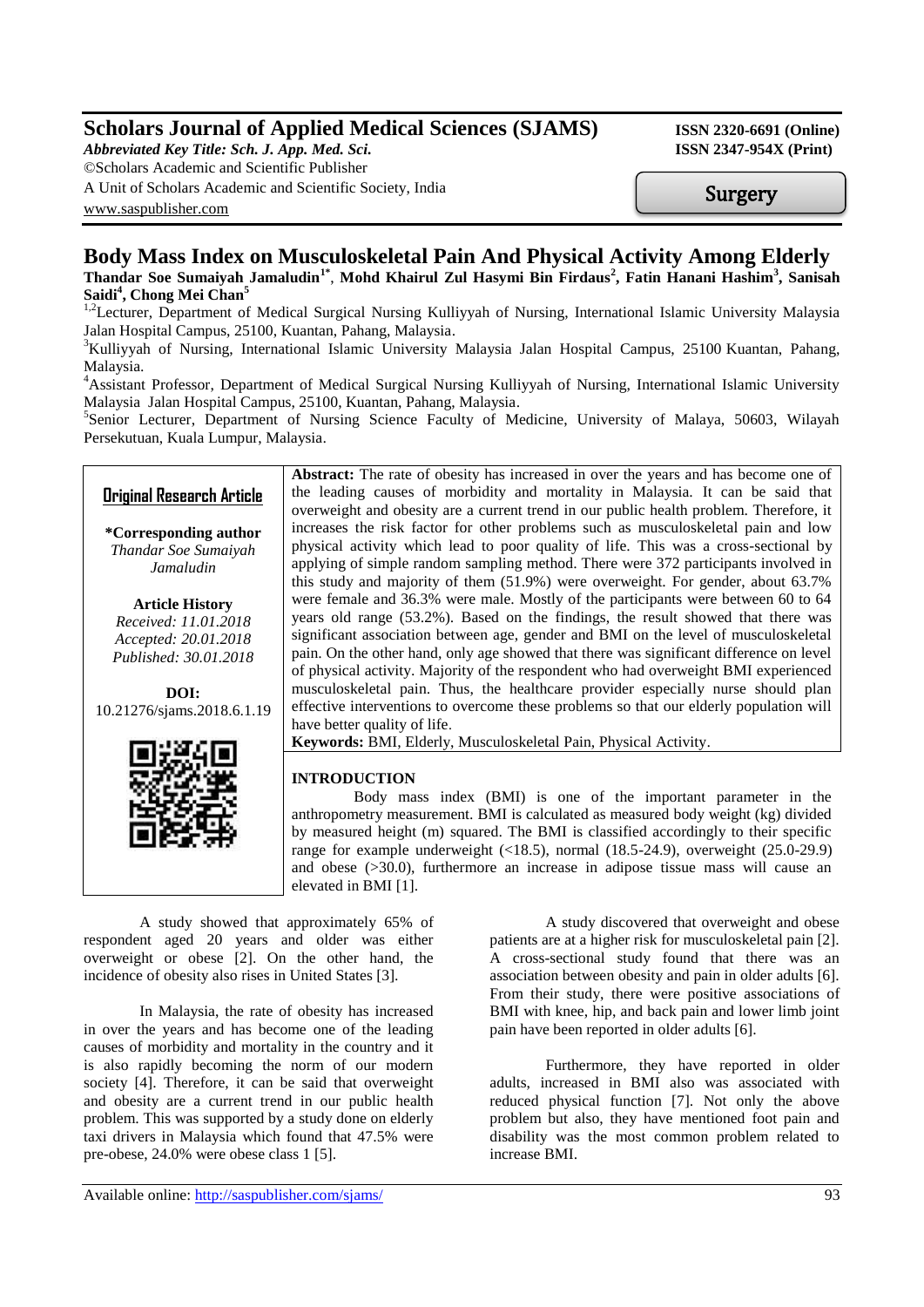#### **Thandar Soe Sumaiyah Jamaludin** *et al***., Sch. J. App. Med. Sci., Jan 2018; 6(1B): 93-98**

Elevated BMI coupled with musculoskeletal pain and functional limitations, produces major effect especially in health-related quality of life. Weight loss reduces joint forces thereby reducing painful stimuli and potentially lowering fear of physical activity among elderly [1]. The problem of elevated body weight and BMI has become an important issue studied by researchers around the world and most of the world's population live in countries where overweight and obesity kills more people [1]. Therefore, it increases the risk factor for non-communicable diseases such as musculoskeletal disorders, cardiovascular disease and diabetes [8]. World Health Organizations suggest that an adult to engage in regular physical activity for 150 minutes per week [1].

Elevated in BMI are considered as major public health treats not only in global, but also in our national state. Within a decade, the prevalence of overweight among the Malaysian elderly population has doubled [9]. Thus, it can be concluded that that approximately 30% of Malaysian elderly Malaysian are overweight. In addition, regarding with abdominal obesity, they found that the prevalence was highest in the 50-59 years age group [10].

In Western societies, musculoskeletal pain is one of the most common reasons or seeking medical advice [11]. In addition, Norwegian who took sick leave for longer than four days mostly because of musculoskeletal problem [12]. Furthermore, there was no such study done on the local area, therefore the researcher wanted to do a survey on the relation of elderly people's body weight, their musculoskeletal pain and physical activity.

#### **MATERIALS AND METHODS**

A cross-sectional study was conducted by using self-administered questionnaire. Participants were included if they met the inclusion criteria. This study was carried out at the recreational area of Kuantan city, Malaysia where the research able to get the elderly population.

The inclusion criteria were Kuantanese, elderly who was 60 years and above and able to speak and write either in Malay or English. Those participants who had a fracture for the past 6 months and disabled people were excluded due to their inability to be independent in activities. The eligible participants were identified by selecting a group of participants for study from a population according to the inclusion criteria. Therefore, to able to gets studied participants, the research used simple random sampling method. A recommended sample size of 380 participants after calculated by Raosoft formula would be enough with the margin of error was 5%, the confidence interval was 95%, and 50% of distribution level [13].

Data were collected between December 2015 and February 2016 using self-administer questionnaire. There were three parts in the questionnaire: Part A, Part B and Part C. Part A consisted of socio-demographic data of participants. In the part B included questions about physical function of participants which was adapted from International Physical Activity Questionnaire (IPAQ) [14]. The questions asked about the time the participant spent being physically active in the last 7 days. The scoring for this questionnaire was expressed as MET-min per week: MET level x minutes of activity/day x days per week. There were two levels of physical activity suggested for classifying the participant. The levels were poor level of physical activity and good level of physical activity. The poor level of physical activity was counted as less than 600 MET while good level of physical activity was counted as 601 and above MET score.

The part C contained 18 questions about the assessment of participants' musculoskeletal pain which was adapted from Orebro Musculoskeletal Pain Screening Questionnaire (OMPQ) [15]. The questionnaires were using ten-point Likert scale ranging from 0 (strongly disagree) to 10 (strongly agree). The score of 105 and below classified as low risk, score of 106 to 130 was classified as moderate risk and score of 131 and above was classified as high risk.

The researcher obtained ethical approval from the studied setting prior to actual study. All participants were given written informed consent prior to enrolment. Additionally, the consent form specified that patients could withdraw from the study at any time. All gathered information from the participants was kept confidential throughout the research process.

Data were analysed using the Statistical Package for Social Sciences (SPSS), version 20.0. Descriptive statistics which was categorical variables were expressed as absolute frequencies and percentages. Inferential statistics such as Chi square test was used to see the association between BMI on musculoskeletal pain and physical activity. The p value of less than 0.05 was set at statistical significance in this study.

#### **RESULTS**

#### **Sociodemographic characteristic**

A total of 372 participants were participated in this study. The participants were predominantly female  $(n=237, 63.7%)$  with age 60 to 64. Most participants were married n=366, 98.4%) and unemployed (n=229, 61.6%). Regards to their education, majority of them are having primary education level (n=134, 36%) as shown in table 1.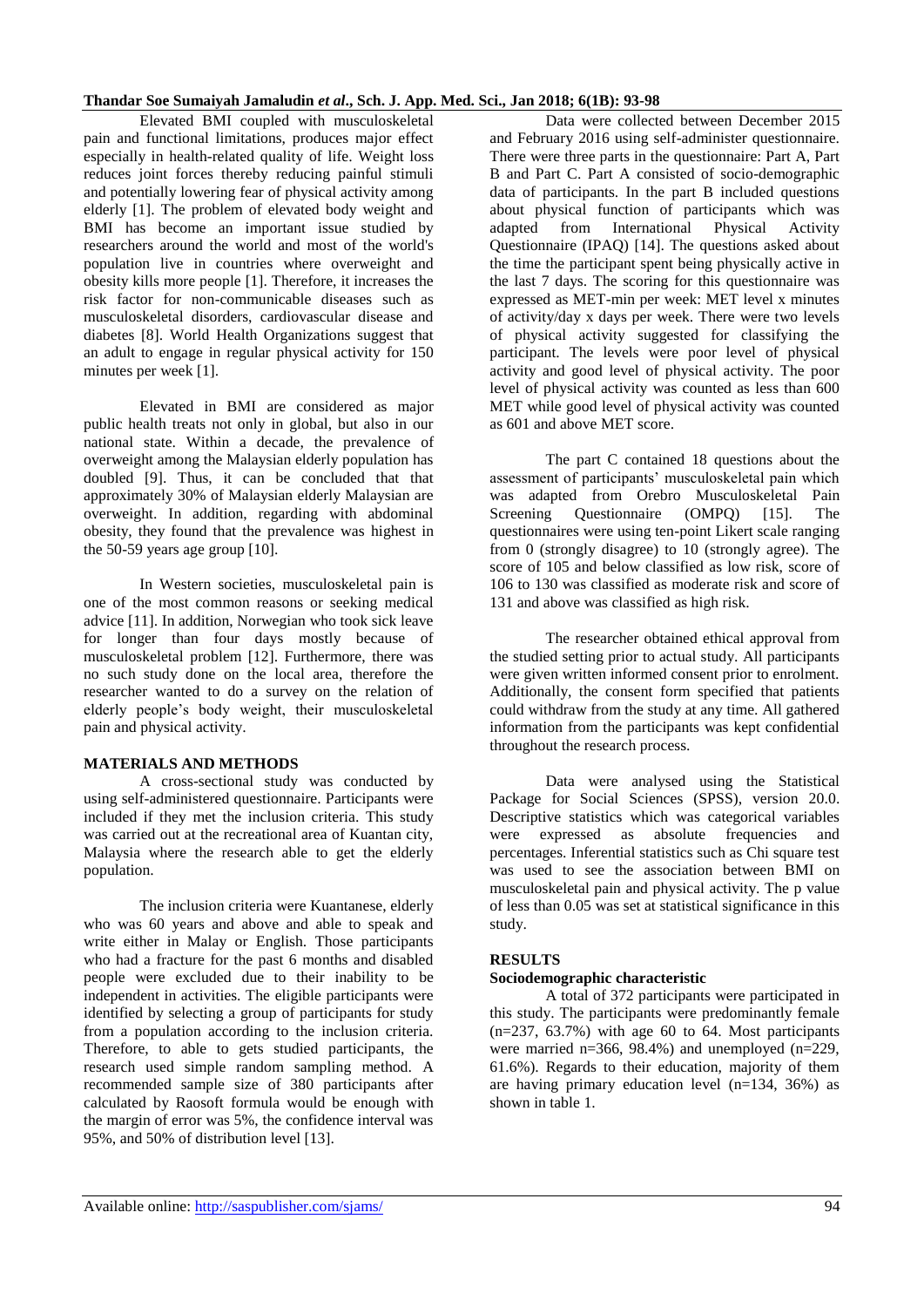| Table-1: Socio-demographic data of participants (n=372) |               |                |  |  |  |  |  |  |
|---------------------------------------------------------|---------------|----------------|--|--|--|--|--|--|
| Variables                                               | Frequency (n) | Percentage (%) |  |  |  |  |  |  |
| Age                                                     |               |                |  |  |  |  |  |  |
| 60-64                                                   | 198           | 53.2           |  |  |  |  |  |  |
| 65-69                                                   | 98            | 26.3           |  |  |  |  |  |  |
| >70                                                     | 76            | 20.4           |  |  |  |  |  |  |
| Gender                                                  |               |                |  |  |  |  |  |  |
| Male                                                    | 135           | 36.3           |  |  |  |  |  |  |
| Female                                                  | 237           | 63.7           |  |  |  |  |  |  |
| <b>Marital status</b>                                   |               |                |  |  |  |  |  |  |
| Single                                                  | 3             | 0.8            |  |  |  |  |  |  |
| Married                                                 | 366           | 98.4           |  |  |  |  |  |  |
| Divorced                                                | 3             | 0.8            |  |  |  |  |  |  |
| <b>Education level</b>                                  |               |                |  |  |  |  |  |  |
| Primary                                                 | 134           | 36.0           |  |  |  |  |  |  |
| Secondary                                               | 109           | 29.3           |  |  |  |  |  |  |
| Tertiary                                                | 129           | 34.7           |  |  |  |  |  |  |
| Occupation                                              |               |                |  |  |  |  |  |  |
| Employed                                                | 143           | 38.4           |  |  |  |  |  |  |
| Unemployed                                              | 229           | 61.6           |  |  |  |  |  |  |

| Thandar Soe Sumaiyah Jamaludin et al., Sch. J. App. Med. Sci., Jan 2018; 6(1B): 93-98 |
|---------------------------------------------------------------------------------------|
|---------------------------------------------------------------------------------------|

All participants were categorized based on their BMI status. The total of participants (n=193, 51.9%) were in the overweight group while the other (n= 95, 25.5%) were in the normal group. On the other hand, the other participants (n=48, 12.9%) were in the underweight group while the rest (n=36, 9.7%) were in the obese group.

#### **BMI status and level of musculoskeletal pain**

The relationship between BMI and musculoskeletal pain was analysed by using Chi square test. Statistical differences were demonstrated on the frequency and percentage of four group of BMI and the level of musculoskeletal pain.

From 372 of the participants, normal (n=56, 58.9%) and underweight (n=28, 58.3%) BMI were most of the low risk category for musculoskeletal pain. Meanwhile, there were (n=103, 53.42) from overweight group and  $(n=22, 61.1)$  from the obese group were the majority in the moderate risk for musculoskeletal pain as shown in table 2. Therefore, significant difference

was found in the BMI relationship indicator of the level of musculoskeletal pain.

#### **BMI status and level of physical activity**

In the BMI status and level of physical activity, there was significant association were observed with p value of 0.04 as shown in table 2. However, low score on the indicator of poor physical activity suggest that most of the participants still having poor physical activity.

#### **Socio-demographic characteristics on musculoskeletal pain and physical activity**

Socio-demographic characteristics were divided into 5 domains. In the age domain, significant differences were observed for both musculoskeletal and physical activity. In the gender domain, significant differences were observed only in the level of musculoskeletal pain. Furthermore, in the marital status domain, education level domain and occupation, no significant differences were observed for both musculoskeletal pain and physical activity as shown in table 2.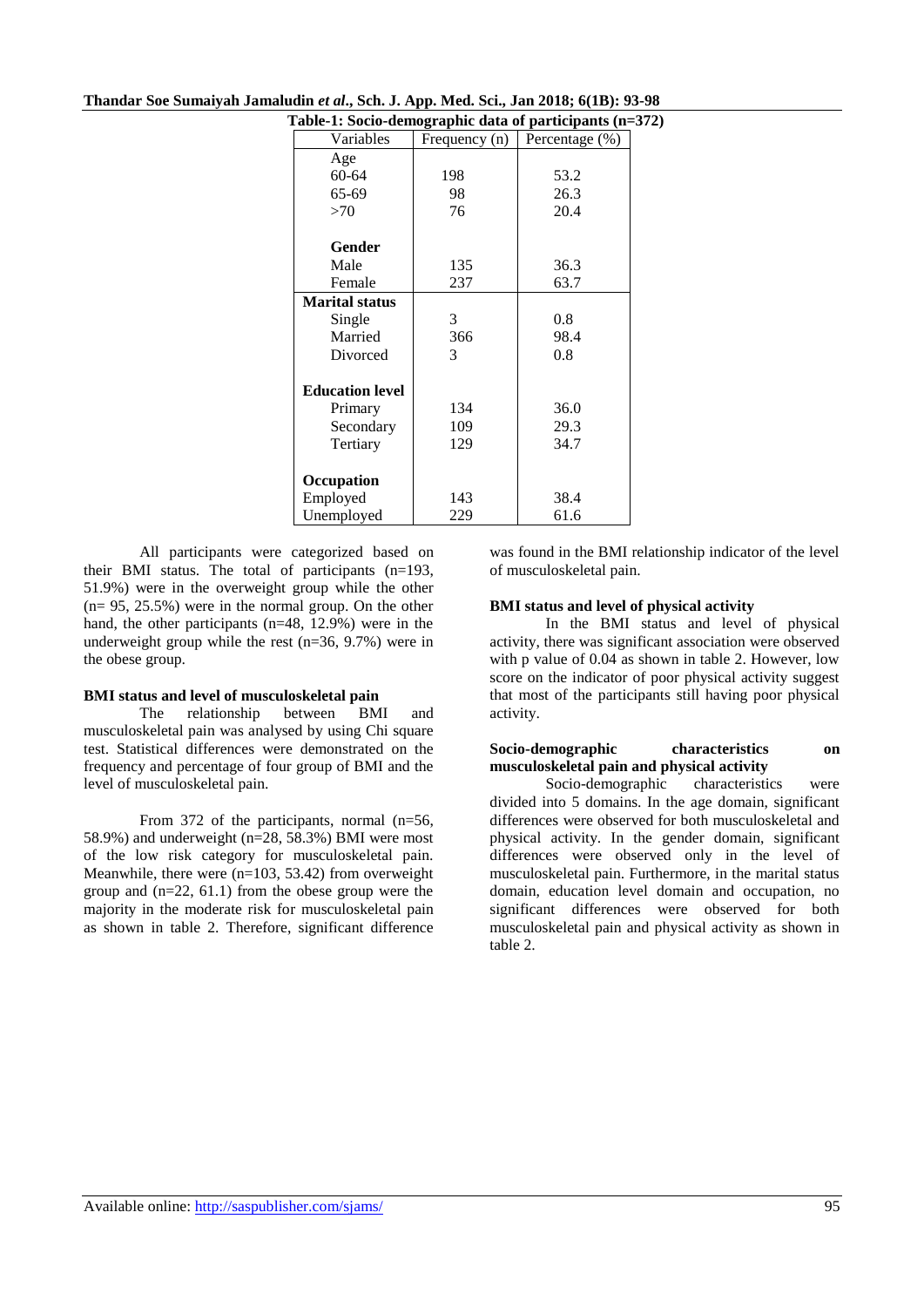|            | Table-2: Association of socio-demographic data on musculoskeletal pain (n=372) |                      |             |         |        |         |
|------------|--------------------------------------------------------------------------------|----------------------|-------------|---------|--------|---------|
|            | Variables                                                                      | Musculoskeletal Pain |             |         | $r^2$  | P value |
|            |                                                                                | Low                  | Moderate    | High    |        |         |
|            |                                                                                | $n(\%)$              | $n(\%)$     | $n(\%)$ |        |         |
| Age        |                                                                                |                      |             |         |        |         |
|            | $60 - 64$                                                                      | 128 (64.6)           | 70(35.4)    | 0(0)    | 9.843  | 0.007   |
|            | 65-69                                                                          | 30(30.6)             | 62(63.3)    | 6(6.1)  |        |         |
|            | >70                                                                            | 28 (36.8)            | 48 (63.2)   | 0(0)    |        |         |
| Gender     |                                                                                |                      |             | 0(0)    |        |         |
|            | Male                                                                           | 57(42.2)             | 78 (57.8)   | 6(2.5)  | 5.004  | 0.04    |
|            | Female                                                                         | 129 (54.4)           | 102(43.0)   |         |        |         |
|            |                                                                                |                      |             | 0(0)    |        |         |
|            | <b>Marital status</b>                                                          |                      |             | 6(1.6)  |        |         |
|            | Single                                                                         | 3(100)               | 0(0)        | 0(0)    |        |         |
|            | Married                                                                        | 181 (49.5)           | 179 (48.9)  |         | 6.042  | 0.196   |
|            | Divorced                                                                       | 2(66.7)              | 1(33.3)     | 0(0)    |        |         |
|            |                                                                                |                      |             | 4(4.2)  |        |         |
| <b>BMI</b> |                                                                                |                      |             | 1(0.5)  |        |         |
|            | Underweight                                                                    | 28 (58.3)            | 20(41.7)    | 1(2.8)  | 15.904 | 0.014   |
|            | Normal                                                                         | 56 (58.9)            | 35(36.8)    |         |        |         |
|            | Overweight                                                                     | 89 (46.1)            | 103 (53.42) | 3(2.2)  |        |         |
|            | Obese                                                                          | 13(36.1)             | 22(61.1)    | 1(0.9)  |        |         |
|            |                                                                                |                      |             | 2(1.6)  |        |         |
|            | <b>Education level</b>                                                         |                      |             |         |        |         |
|            | Primary                                                                        | 62(46.3)             | 69(51.5)    | 3(2.1)  | 5.222  | 0.064   |
|            | Secondary                                                                      | 49 (45.0)            | 59 (54.1)   | 3(1.3)  |        |         |
|            | Tertiary                                                                       | 75(58.1)             | 52 (40.3)   |         |        |         |
| Occupation |                                                                                |                      |             |         |        |         |
|            | Employed                                                                       | 61(42.7)             | 79 (55.2)   |         | 3.330  | 0.493   |
|            | Unemployed                                                                     | 125 (54.6)           | 101 (44.1)  |         |        |         |

| Thandar Soe Sumaiyah Jamaludin et al., Sch. J. App. Med. Sci., Jan 2018; 6(1B): 93-98 |  |
|---------------------------------------------------------------------------------------|--|
|---------------------------------------------------------------------------------------|--|

#### **DISCUSSION**

Based on gender, male and female was relatively unequal in number since the female participants dominate in this study. There were also findings that demonstrated the same result in which the number of female was higher [16].

Almost 100% of the participants were married since they get married at their adult age. Previous research showed that, the elderly who get already married was 92% [17]. In addition, there were also studies supported that their elderly participants were above 90% who were married [18].

Majority of the participants was unemployed since most of them already retired while those who were employed were those who were self-working. Furthermore, there were many elderly participants who were facing the problems of overweight in this study. This finding was parallel with other research which stated that almost half of the participants were preobese and was classified into overweight [5]. These finding were also consistent with research by Moreira-Silva et al. [19] which has suggested that a higher proportion of overweight was seen among participants. The possible explanation for this would be the

metabolism rate decrease with age. Therefore, it was difficult for the elderly to maintain an ideal BMI.

Most of the studied participants who were having higher BMI or overweight tended to experience higher risk of musculoskeletal pain compared to others. Based on previous researches regarding, the results show that majority has complaint of musculoskeletal pain in regards with higher BMI [20]. The result was also parallel to Moreira-Silva et al. [19] which figure out the more frequently complaint of musculoskeletal pain related to those who were either overweight or obese as compared to normal BMI.

Compared to previous research worldwide, obesity is also a risk factor for musculoskeletal pain. In addition, overweight was significantly associated with incidence of severe knee pain in 2012 [21]. BMI was consistently associated with chronic pain in the low back especially among women. In the general elderly population, the effect of excess body weight was a modifiable risk factor for chronic pain or musculoskeletal pain [11]. Therefore, it underlines the importance of promoting preventive and avoiding measures to aim at reducing the number and percentage of overweight and obese elderly.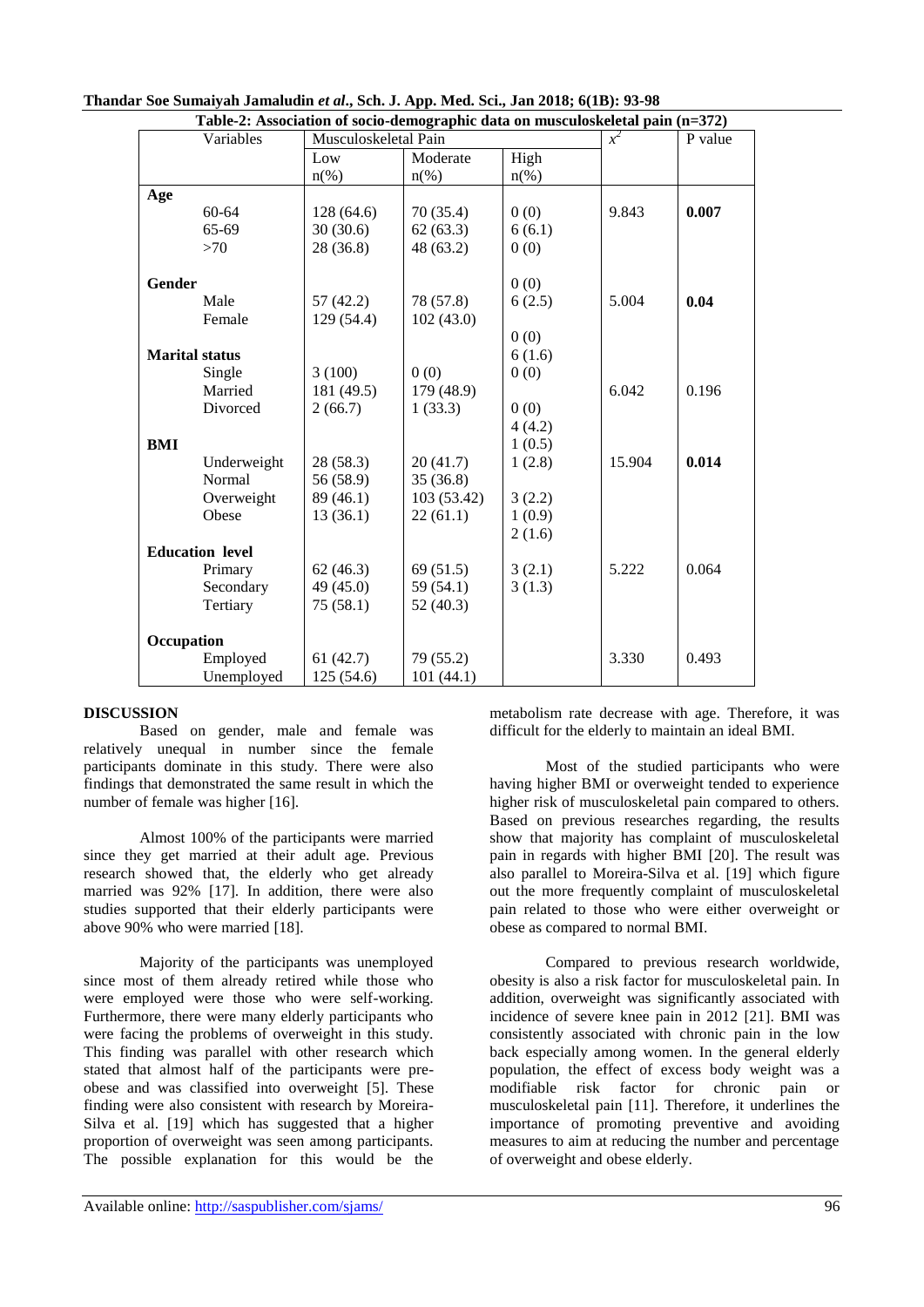## **Thandar Soe Sumaiyah Jamaludin** *et al***., Sch. J. App. Med. Sci., Jan 2018; 6(1B): 93-98**

There was a relationship between participants' BMI and level of physical activity. Furthermore, they were having poor physical activity. Generally, the finding was contrast with the previous research which found that no association between BMI and total physical activity [22]. Majority of the participants claimed to practice a good lifestyle with exercise and also involved in physical activity [23]. Kamada et al. also claimed that physical activity was not associated with BMI [24].

Irrespective of the baseline BMI, reducing sedentary lifestyle is a protective measure especially for people with poor physical activity. Exercise for 1 hour or more can help in reducing 20% of the risk to get musculoskeletal pain [25]. Physical activity may compensate to some extent for the adverse effect of excess body mass on risk of musculoskeletal pain. Another study showed that consistent physical activity was associated with a reduced risk in getting the disease [25]. The protective effect of physical activity was consistent in both overweight and normal weight subjects [25]. Aerobic exercise was associated with a reduction in blood pressure for both normal weight and overweight participants [23]. Independent of the baseline of BMI, the protective effect of physical activity was consistent in both overweight and normal weight subjects.

## **CONCLUSION**

Findings from this study suggested that nurses should play their significant role in performing the comprehensive health assessment for elderly population. This task can be done through the implementation of Health Promotion Program or to formulate well-designed training program to avoid overweight. Furthermore, nurses must provide an essential knowledge and practice to be able to assess the public health status especially elderly on planning the appropriate intervention immediately.

The level of awareness regarding their BMI should signal for urgent action to be taken. Early detection and management of elevated BMI and seriousness of musculoskeletal pain is important to promote better quality of life among elderly. Finally, the researcher would like to recommend for future study on anthropometry measurement in order to comprehensively understand the mechanism of musculoskeletal pain and physical activity of elderly population.

## **ACKNOWLEDGEMENT**

We would like to express our sincere appreciation to all studied participants who participated in this study. Sincere thanks to International Islamic University Malaysia (IIUM) for funding this study (RIGS16-140-0304).

## **REFERENCES**

- 1. World Health Organization. Body Mass Index: Obesity Among Elderly. 2015. Retrieved 12 Sep 2015, from http://www.who.int/ageing/en/.
- 2. Seaman DR. Body mass index and musculoskeletal pain: is there a connection? Chiropractic & Manual Therapies. 2013; 21:1-15.
- 3. Vincent HK, Vincent KR, Seay AN, Hurley RW. Functional impairment in obesity: a focus on knee and back pain. Pain Management. 2011; 1(5): 427– 439.
- 4. Coomarasamy JD, Wint NN, Neri DLE, & Sukumaran S. Prevalence of obesity and daily lifestyles of the registered nurses in Malaysia. 2014;*7*(3): 1202–1208.
- 5. Sami AR, Ahmad MQ, Noor HI & Rampal KG. Prevalence and determinants of low back pain among taxi drivers in Malaysia. Journal of Advanced Medical Research.2012; 2(4): 129-143
- 6. Heim N, Snijder MB, Deeg DJH, Seidell JC & Visser M. Obesity in older adults is associated with an increased prevalence and incidence of pain. Obesity. 2008;16(11): 2510–2517.
- 7. Arranz LI, Rafecas M & Alegre C. Effects of obesity on function and quality of life in chronic pain conditions. Current Rheumatology Reports. 2014; 16(1): 1–8.
- 8. Lopez Garcia E, Banegas Banegas JR, Gutierrez Fisac JL, Perez Regadera G, Ganan LD & Rodriguez Artalejo F. Relation between body weight and health-related quality of life among the elderly in Spain. International Journal of Obesity and Related Metabolic Disorders: Journal of the International Association for the Study of Obesity. 2003;*27*(6): 701–709.
- 9. Suzana S, Kee C, Jamaludin A, Noor Safiza M, Khor G, Jamaiyah H, Ahmad Fauzi Y. The Third National Health and Morbidity Survey: prevalence of obesity, and abdominal obesity among the Malaysian elderly population. Asia-Pacific Journal of Public Health. 2012; 24(2): 318–329.
- 10. Kee CC, Jamaiyah H, Noor Safiza MN, Geeta A, Khor GL, Suzana S, & Ahmad Faudzi Y. Abdominal obesity in Malaysian adults: National Health and Morbidity Survey III. Malaysian Journal of Nutrition. 20018; 14(2): 125–135.
- 11. Arendt-Nielsen L, Fernández-de-las-Peñas C & Graven-Nielsen T. Basic aspects of musculoskeletal pain: from acute to chronic pain. Journal of Manual & Manipulative Therapy. 2011; 19(4): 186-193.
- 12. Woolf PB. Burden of major musculoskeletal conditions. Bull World Health Organ. 2003; 81(3): 646–56.
- 13. Raosoft. Sample Size Calculator. 2004. Retrieved September 6, 2015, from
- 14. World Health Organization. International physical activity questionnaire. Geneva: World Health Organization. 1998. Retrieved September 6, 2015, from